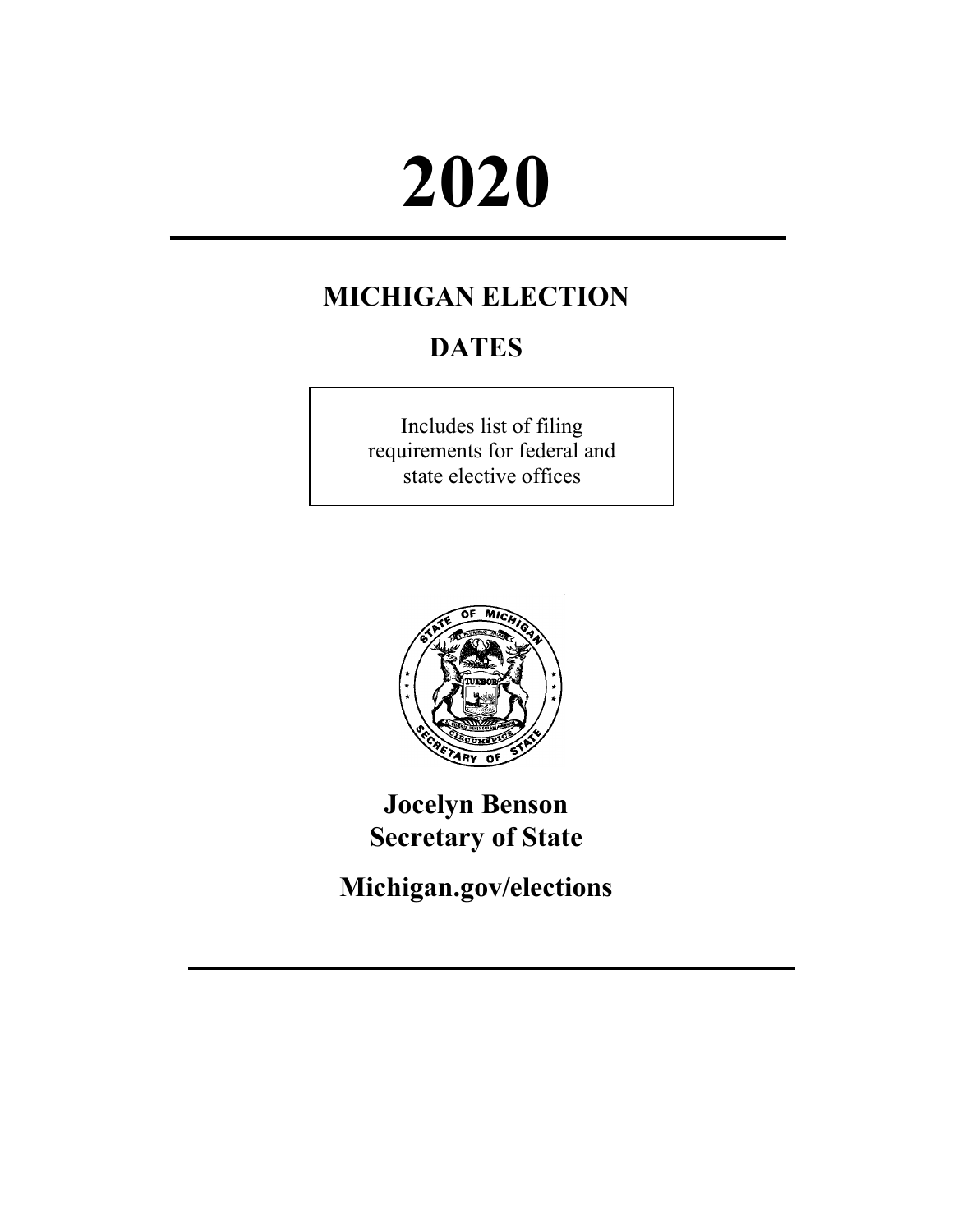#### **INFORMATION**

**ELECTIONS:** For information on matters relating to elections, contact your county, city or township clerk. Information can also be obtained from the Michigan Department of State, Bureau of Elections, P.O. Box 20126, Lansing, MI 48901-0726. Phone: (517) 335-3234. Fax: (517) 335-3235. Email: [Elections@Michigan.gov.](mailto:Elections@Michigan.gov) Web site: [Michigan.gov/Elections.](http://www.michigan.gov/elections)

**FINANCIAL DISCLOSURE:** State candidates, local candidates and political groups have financial disclosure obligations under Michigan's Campaign Finance Act. For information, contact your county clerk or the Michigan Department of State, Bureau of Elections.

Candidates running for federal office should contact the Federal Election Commission, 1050 First Street N.W., Washington, D.C. 20463. Toll free line: (800) 424-9530. Web site: [fec.gov.](http://www.fec.gov/)

| <b>TABLE OF CONTENTS</b>                              |                   |  |  |
|-------------------------------------------------------|-------------------|--|--|
|                                                       |                   |  |  |
| Summary Calendar for Candidate and Proposal Deadlines | Page 3            |  |  |
| Detailed Calendar for Election Administrators         | Page 6            |  |  |
| <b>Recount Filing Dates</b>                           | Page 12           |  |  |
| Offices to be Elected in 2020                         | Page 13           |  |  |
| 2020 Filing Requirements                              | Page 14           |  |  |
| 2020 Calendar                                         | Inside Back Cover |  |  |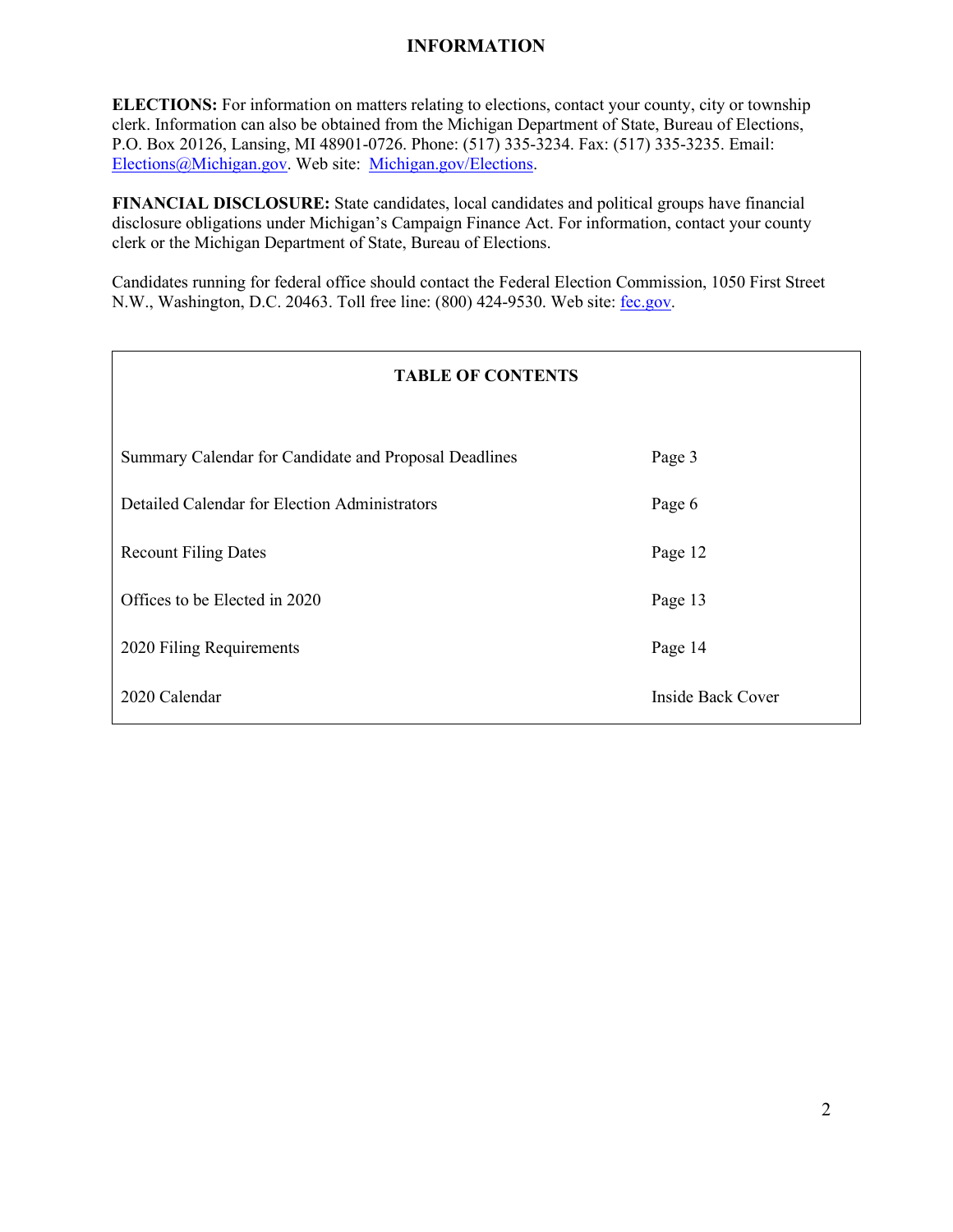#### **SUMMARY CALENDAR FOR CANDIDATE AND PROPOSAL DEADLINES**

## **August 4, 2020 Primary and November 3, 2020 General Election**

#### **Important Dates and Filing Deadlines**

Refer to Michigan compiled law for cited provisions [\(Legislature.Mi.Gov.\)](http://legislature.mi.gov/(S(eecdtj02xjex53gqy1elet5e))/mileg.aspx?page=home) Dates are subject to change through legislative action. If any errors are found, it is the law, itself, which must be followed.

#### **Election Dates**

| <b>August 4, 2020</b>                              | <b>State Primary</b>                                                                                                         |  |
|----------------------------------------------------|------------------------------------------------------------------------------------------------------------------------------|--|
| <b>November 3, 2020</b>                            | <b>State General Election</b>                                                                                                |  |
|                                                    | <b>Registration Deadlines</b>                                                                                                |  |
| <b>July 20, 2020</b>                               | Last day to register in any manner other than in-person with the local clerk<br>for the August primary. $(168.497)$          |  |
| July 21 through 8:00 p.m.<br><b>August 4, 2020</b> | In-person registration with local clerk with proof of residency. (168.497)                                                   |  |
| <b>October 19, 2020</b>                            | Last day to register in any manner other than in-person with the local clerk<br>for the November general election. (168.497) |  |
| October 20 through 8:00<br>p.m. November 3, 2020   | In-person registration with local clerk with proof of residency. (168.497)                                                   |  |

#### **Filing Deadlines: Candidates**

| By $5:00$ p.m.,<br><b>March 23, 2020</b> | Incumbent Appeals Court, Circuit Court, District Court and Probate Court judges<br>file Affidavit of Candidacy and Affidavit of Identity for the August primary.<br>Withdrawal deadline elapses at 5:00 p.m. on March 26. (168.409b, 413a, 414,<br>433a, 434, 467c and 467d)                                                                        |
|------------------------------------------|-----------------------------------------------------------------------------------------------------------------------------------------------------------------------------------------------------------------------------------------------------------------------------------------------------------------------------------------------------|
| By 4:00 p.m.,<br><b>April 21, 2020</b>   | Candidates seeking Appeals Court, Circuit Court, District Court or Probate Court<br>judgeships file nonpartisan nominating petitions, Affidavit of Identity and Affidavit<br>of Constitutional Qualification for the August primary. Withdrawal deadline<br>elapses at 5:00 p.m. on April 24. (168.409b, 409c, 413, 414, 433, 434, 467b and<br>467d |
| By $4:00$ p.m.,<br><b>April 21, 2020</b> | Candidates seeking a Wayne County Community College Trustee position file an<br>Affidavit of Identity and a nonpartisan nominating petition. Withdrawal deadline<br>elapses at 4:00 p.m. on April 24. (389.83, 2018 PA 628; 168.303)                                                                                                                |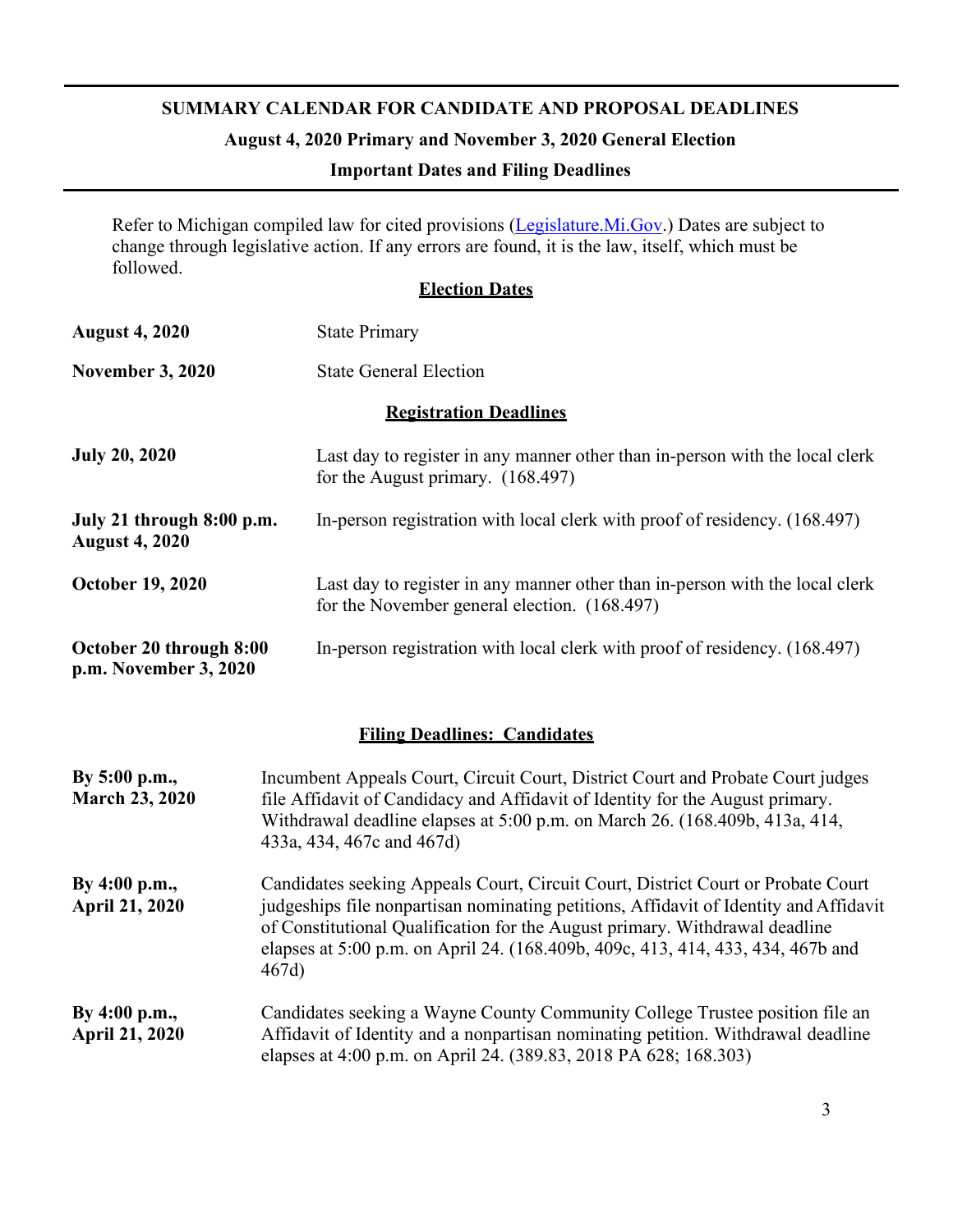| By 4:00 p.m.,<br><b>April 21, 2020</b> | Candidates for partisan and nonpartisan offices (other than judicial candidates) file<br>nominating petitions (or fees if applicable) and Affidavit of Identity for the August<br>primary. Withdrawal deadline elapses at 4:00 p.m. on April 24. (168.93, 133 and<br>163 for federal and state-level offices; assorted other statutes for local offices)                                        |  |  |
|----------------------------------------|-------------------------------------------------------------------------------------------------------------------------------------------------------------------------------------------------------------------------------------------------------------------------------------------------------------------------------------------------------------------------------------------------|--|--|
| By 4:00 p.m.,<br>May 5, 2020           | Candidates for county convention delegate (precinct delegate) file an Affidavit of<br>Identity for the August primary. Filing submitted to the clerk of the county in<br>which candidate resides. Withdrawal deadline elapses at 4:00 p.m. on May 8.<br>(168.624, 624a)                                                                                                                         |  |  |
| By 5:00 p.m.,<br><b>July 6, 2020</b>   | Incumbent Supreme Court Justices file Affidavit of Identity and Affidavit of<br>Candidacy forms for the November general election. (168.392a and 558)                                                                                                                                                                                                                                           |  |  |
| By 4:00 p.m.,<br><b>July 16, 2020</b>  | District Library Board candidates who wish to seek office at the November general<br>election file an Affidavit of Identity and a nonpartisan nominating petition. (A<br>\$100.00 nonrefundable fee may be filed in lieu of a petition.) (Special note: If<br>district library includes a school district, District Library Board candidates file by<br>4:00 p.m. on August 11, 2020) (397.181) |  |  |
| By 4:00 p.m.,<br><b>July 16, 2020</b>  | Candidates without political party affiliation seeking partisan offices file qualifying<br>petitions and Affidavit of Identity for the November general election. Withdrawal<br>deadline elapses at 4:00 p.m. on July 20. (168.590c)                                                                                                                                                            |  |  |
| By 4:00 p.m.,<br><b>July 21, 2020</b>  | Candidates for Local School Board and Community College Trustee file an<br>Affidavit of Identity and a nonpartisan nominating petition. (A \$100.00<br>nonrefundable fee may be filed in lieu of a petition.) Withdrawal deadline elapses<br>at 4:00 p.m. on July 24. (168.303; 389.152)                                                                                                        |  |  |
| By 4:00 p.m.,<br><b>July 21, 2020</b>  | Candidates for village offices file an Affidavit of Identity and a nonpartisan<br>nominating petition. Withdrawal deadline elapses at 4:00 p.m. on July 24.<br>(168.381)                                                                                                                                                                                                                        |  |  |
| By 4:00 p.m.,<br><b>July 24, 2020</b>  | Write-in candidates other than write-in candidates who seek precinct delegate<br>positions file Declaration of Intent forms for the August primary. (168.737a)                                                                                                                                                                                                                                  |  |  |
| By 4:00 p.m.,<br><b>July 31, 2020</b>  | Write-in candidates who seek precinct delegate positions file Declaration of Intent<br>forms with the county clerk for the August primary. (As an alternative, candidates<br>for precinct delegate may file the Declaration of Intent form with appropriate<br>precinct board on election day before the close of the polls.) (168.737a)                                                        |  |  |
| <b>August 4, 2020</b>                  | <b>STATE PRIMARY ELECTION</b>                                                                                                                                                                                                                                                                                                                                                                   |  |  |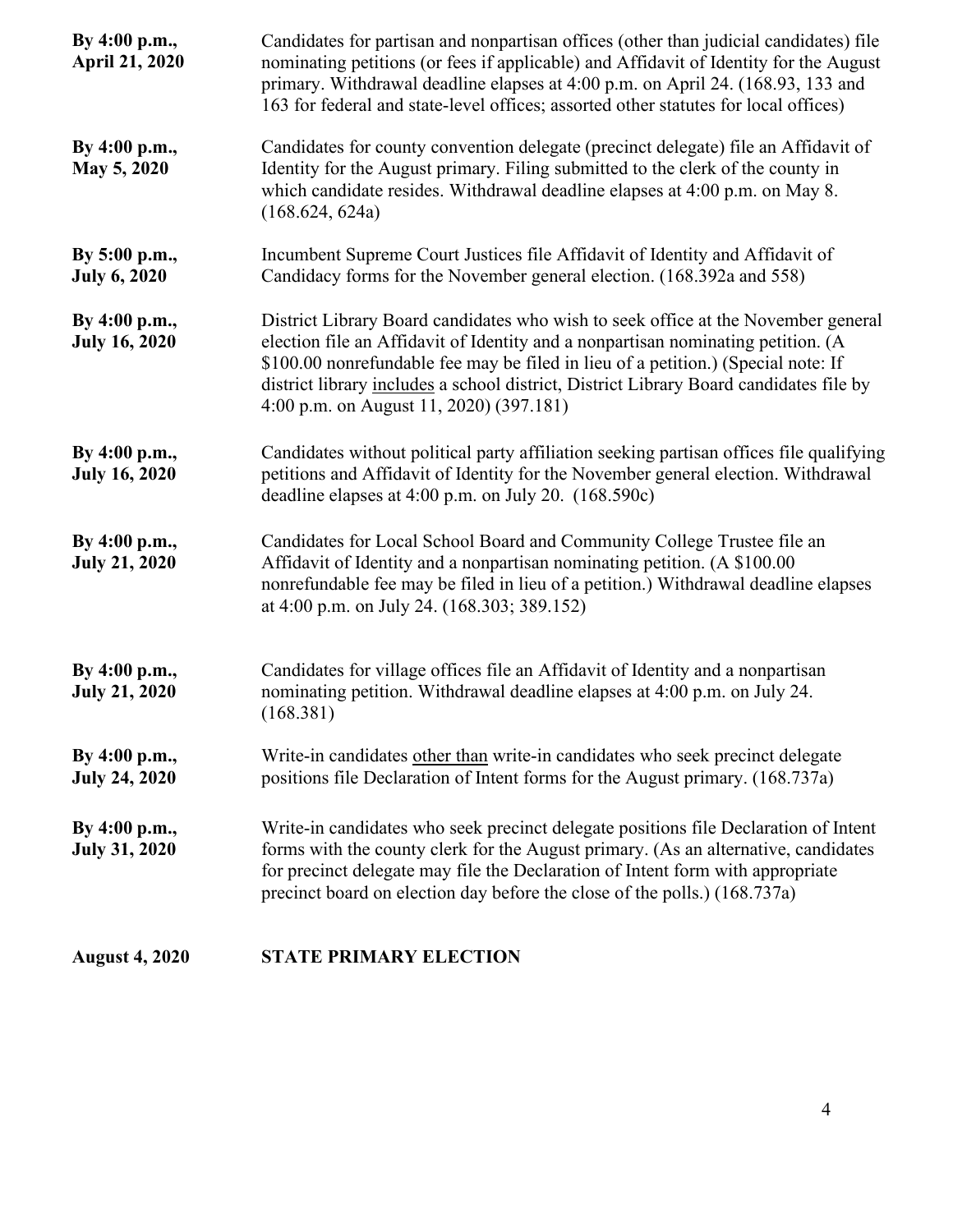| By 4:00 p.m.,<br><b>August 11, 2020</b>  | District Library Board candidates (for library districts that include a school district)<br>file an Affidavit of Identity and a nominating petition. (A \$100.00 nonrefundable<br>fee may be filed in lieu of a petition.) Withdrawal deadline elapses at 4:00 p.m. on<br>August 14, 2020. (Special note: If district library does not include a school district,<br>District Library Board candidates file by 4:00 p.m. on July 16, 2020). (397.181) |  |  |
|------------------------------------------|-------------------------------------------------------------------------------------------------------------------------------------------------------------------------------------------------------------------------------------------------------------------------------------------------------------------------------------------------------------------------------------------------------------------------------------------------------|--|--|
| By 4:00 p.m.,<br>Oct. 23, 2020           | Write-in candidates file Declaration of Intent forms for the November general<br>election. (168.737a)                                                                                                                                                                                                                                                                                                                                                 |  |  |
| <b>November 3, 2020</b>                  | <b>STATE GENERAL ELECTION</b>                                                                                                                                                                                                                                                                                                                                                                                                                         |  |  |
|                                          | <b>Filing Deadlines: New Parties and State Ballot Proposals</b>                                                                                                                                                                                                                                                                                                                                                                                       |  |  |
| By 5:00 p.m.,<br>May 27, 2020            | Petitions to place a legislative initiative proposal on the November general<br>election ballot filed with the Secretary of State (340,047 valid signatures<br>required). (168.471)                                                                                                                                                                                                                                                                   |  |  |
| By 5:00 p.m.,<br><b>July 6, 2020</b>     | Petitions to place a proposed constitutional amendment on the November general<br>election ballot filed with the Secretary of State (425,059 valid signatures<br>required). (168.471)                                                                                                                                                                                                                                                                 |  |  |
| By 4:00 p.m.,<br><b>July 16, 2020</b>    | New political parties file petitions to qualify for November general election ballot<br>$(42,506 \text{ valid signatures required})$ . $(168.685)$                                                                                                                                                                                                                                                                                                    |  |  |
|                                          | <b>Filing Deadlines: County and Local Proposals</b>                                                                                                                                                                                                                                                                                                                                                                                                   |  |  |
| By $5:00$ p.m.,<br><b>April 28, 2020</b> | Petitions to place county and local questions on the August primary ballot filed<br>with county and local clerks. (168.646a)                                                                                                                                                                                                                                                                                                                          |  |  |
| By 4:00 p.m.,<br>May 12, 2020            | Ballot wording of county and local proposals to be presented at the August<br>primary certified to county and local clerks; local clerks receiving ballot wording<br>forward to county clerk within two days. (168.646a)                                                                                                                                                                                                                              |  |  |
| By 5:00 p.m.,<br><b>July 28, 2020</b>    | Petitions to place county and local questions on the November general election<br>ballot filed with county and local clerks. (168.646a)                                                                                                                                                                                                                                                                                                               |  |  |
| By 4:00 p.m.,<br><b>August 11, 2020</b>  | Ballot wording of county and local proposals to be presented at the November<br>general election certified to county and local clerks; local clerks receiving ballot<br>wording forward to county clerk within two days. (168.646a)                                                                                                                                                                                                                   |  |  |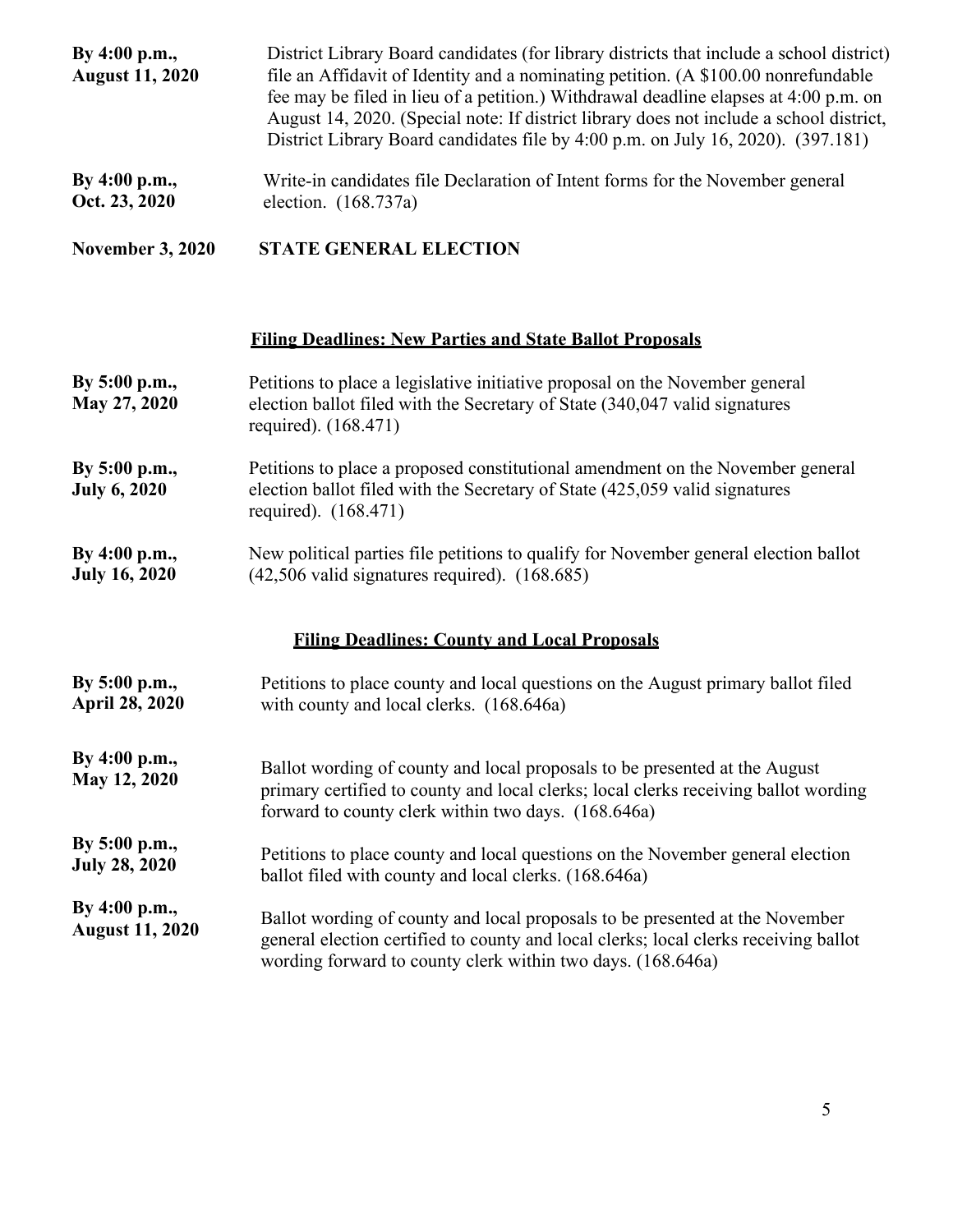#### **DETAILED CALENDAR FOR ELECTION ADMINISTRATORS**

#### **-- 2020 ELECTION DATES -- AUGUST 4 PRIMARY NOVEMBER 3 GENERAL ELECTION**

All listed dates are in 2020 unless otherwise specified. Refer to Michigan compiled law for cited provisions [\(Legislature.Mi.Gov.\)](http://legislature.mi.gov/(S(eecdtj02xjex53gqy1elet5e))/mileg.aspx?page=home) Dates are subject to change through legislative action. If any errors are found, it is the law, itself, which must be followed.

| By Jan. 7                 | City and township election commissions finalize precinct boundaries for<br>2020 election cycle. (168.661)                                                                                                                                                                                                                                                |  |
|---------------------------|----------------------------------------------------------------------------------------------------------------------------------------------------------------------------------------------------------------------------------------------------------------------------------------------------------------------------------------------------------|--|
| By Feb. 6                 | Last date precinct boundary alterations made for 2020 election cycle can go<br>into effect. (168.661)                                                                                                                                                                                                                                                    |  |
| <b>By March 1</b>         | Democratic and Republican state party chairpersons notify county and<br>district committee chairs of county convention delegate (precinct<br>delegate) allocation requirements. (168.623a)                                                                                                                                                               |  |
| By 5:00 p.m.,<br>March 23 | Incumbent Appeals Court, Circuit Court, District Court and Probate Court<br>judges file Affidavit of Candidacy and Affidavit of Identity for the August<br>primary. Withdrawal deadline elapses at 5:00 p.m. on March 26. (168.409b,<br>413a, 414, 433a, 434, 467c, 467d)                                                                                |  |
| <b>By April 1</b>         | County political party chairpersons certify number of delegates per<br>precinct to county election commissions. (168.623a)                                                                                                                                                                                                                               |  |
| By 4:00 p.m.,<br>April 21 | Candidates seeking Appeals Court, Circuit Court, and District Court or<br>Probate Court judgeships file nonpartisan nominating petitions, Affidavit<br>of Identity and Affidavit of Constitutional Qualification for the August<br>primary. Withdrawal deadline elapses at 5:00 p.m. on April 24. (168.409b,<br>409c, 413, 414, 433, 434, 467b, 467d)    |  |
| By 4:00 p.m.,<br>April 21 | Candidates for partisan and nonpartisan offices (other than judicial<br>candidates) file nominating petitions (or fees if applicable) and Affidavit<br>of Identity for the August primary. Withdrawal deadline elapses at 4:00<br>p.m. on April 24. (168.93, 133, 163 for federal and state-level offices;<br>assorted other statutes for local offices) |  |
| By 4:00 p.m.,<br>April 21 | Candidates seeking a Wayne County Community College Trustee position<br>file an Affidavit of Identity and a nonpartisan nominating petition.<br>Withdrawal deadline elapses at 4:00 p.m. on April 24. (389.83, 2018 PA<br>628; 168.303)                                                                                                                  |  |
| By April 27               | City and township clerks forward names and addresses of partisan and<br>nonpartisan candidates to county clerk. (168.321, 349)                                                                                                                                                                                                                           |  |
| By 5:00 p.m.,<br>April 28 | Challenges against nominating petitions filed by partisan and nonpartisan<br>candidates submitted to filing official. (168.552)                                                                                                                                                                                                                          |  |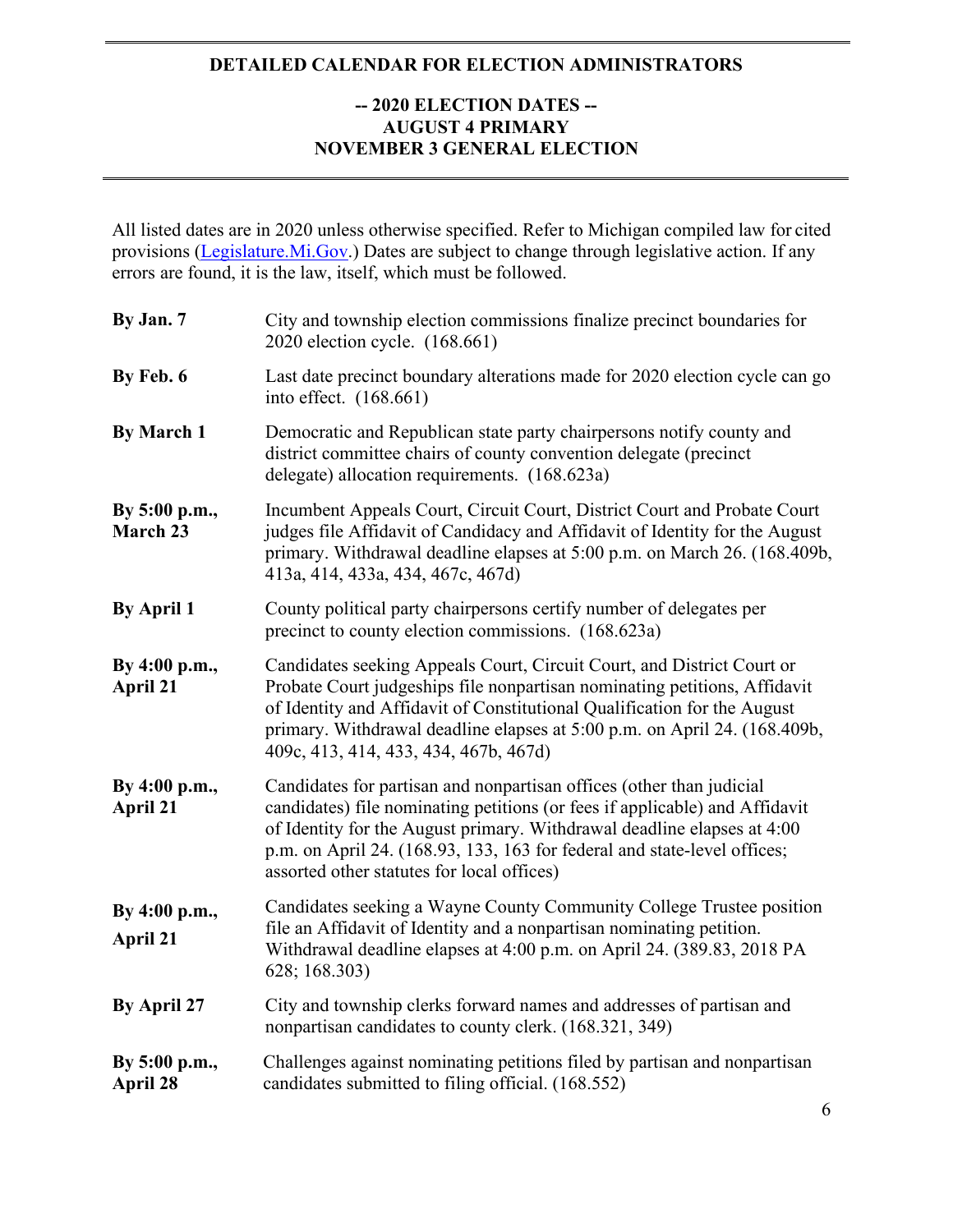| By 5:00 p.m.,<br>April 28      | Petitions to place county and local questions on the August primary ballot<br>filed with county and local clerks. (168.646a)                                                                                                                                            |  |  |
|--------------------------------|-------------------------------------------------------------------------------------------------------------------------------------------------------------------------------------------------------------------------------------------------------------------------|--|--|
| May 1                          | Last date a recall petition can be filed for recall question to appear on<br>August primary ballot. (168.963)                                                                                                                                                           |  |  |
| By 4:00 p.m.,<br>May 5         | Candidates for county convention delegate (precinct delegate) file an<br>Affidavit of Identity for the August primary. Filing submitted to the clerk of<br>the county in which candidate resides. Withdrawal deadline elapses at 4:00<br>p.m. on May 8. (168.624, 624a) |  |  |
| By 4:00 p.m.,<br>May 12        | Ballot wording of county and local proposals to be presented at the August<br>primary certified to county and local clerks; local clerks receiving ballot<br>wording forward to county clerk within two days. (168.646a)                                                |  |  |
| By 5:00 p.m.,<br><b>May 27</b> | Petitions to place a legislative initiative proposal on the November general<br>election ballot filed with the Secretary of State (340,047 valid signatures<br>required). (168.471)                                                                                     |  |  |
| By June 2                      | Board of State Canvassers complete canvass of nominating petitions filed<br>by candidates for the August primary; Secretary of State certifies candidates<br>eligible to appear on August primary ballot to county election commissions<br>by June 5. $(168.552)$       |  |  |
| June 5                         | Final date cities and townships can establish, move or abolish a polling<br>place for the August primary. (168.662)                                                                                                                                                     |  |  |
| By June 5                      | Democratic and Republican Parties call fall state conventions. (168.591)                                                                                                                                                                                                |  |  |
| By June 5                      | Ballot wording for constitutional amendments and legislative referendums,<br>which the legislature wishes to place on the August primary ballot,<br>presented to Secretary of State. (Art. 12, Sec. 1)                                                                  |  |  |
| By June 20                     | Delivery of military and overseas AV ballots must begin for the August<br>election by this date. All requests received since November 5, 2019 from a<br>military or overseas voter must be honored for all 2020 elections.<br>(168.759a)                                |  |  |
| By June 20                     | County clerks deliver absent voter ballots for the August primary to local<br>clerks. (168.714)                                                                                                                                                                         |  |  |
| By June 20                     | County committees of Democratic and Republican Parties call county<br>conventions. (168.592)                                                                                                                                                                            |  |  |
| June 25 through<br>July 14     | Precinct inspectors for August primary appointed by city and township<br>election commissions. (168.674)                                                                                                                                                                |  |  |
| By July 6                      | Notice of voter registration for August primary published. One notice<br>required. (168.498)                                                                                                                                                                            |  |  |
| By 5:00 p.m.,<br>July 6        | Incumbent Supreme Court Justices file Affidavit of Identity and Affidavit of<br>Candidacy forms for the November general election. (168.392a, 558)                                                                                                                      |  |  |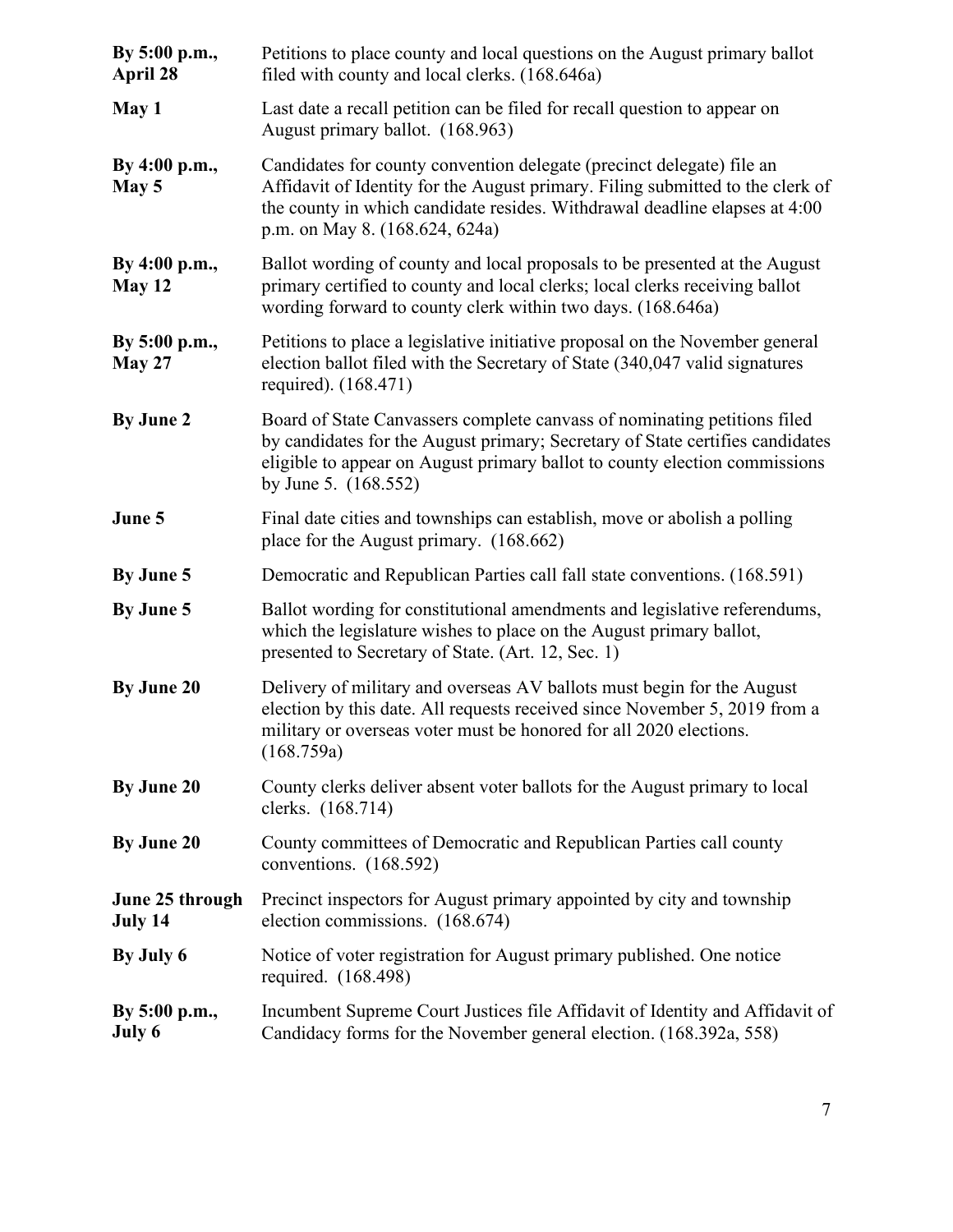| By 5:00 p.m.,<br>July 6                                 | Petitions to place a proposed constitutional amendment on the November<br>general election ballot filed with the Secretary of State (425,059 valid<br>signatures required). (168.471)                                                                                                                                                                                                      |  |
|---------------------------------------------------------|--------------------------------------------------------------------------------------------------------------------------------------------------------------------------------------------------------------------------------------------------------------------------------------------------------------------------------------------------------------------------------------------|--|
| By July 6                                               | Clerk shall post and enter into Qualified Voter File (QVF) the hours the<br>clerk's office will be open on the Saturday or Sunday or both immediately<br>before the election to issue and receive absent voter ballots. (168.761b)                                                                                                                                                         |  |
| By July 6                                               | Clerk shall post and enter into the QVF any additional locations and hours<br>the clerk will be available to issue and receive absent voter ballots, if<br>applicable. $(168.761b)$                                                                                                                                                                                                        |  |
| By 4:00 p.m.,<br>July 16                                | District Library Board candidates who wish to seek office at the November<br>general election file an Affidavit of Identity and a nonpartisan nominating<br>petition. (A \$100.00 nonrefundable fee may be filed in lieu of a petition.)<br>(Special note: If district library includes a school district, District Library<br>Board candidates file by 4:00 p.m. on August 11). (397.181) |  |
| By 4:00 p.m.,<br>July 16                                | Candidates without political party affiliation seeking partisan offices file<br>qualifying petitions and Affidavit of Identity for the November general<br>election. Withdrawal deadline elapses at 4:00 p.m. on July 20. (168.590c)                                                                                                                                                       |  |
| By 4:00 p.m.,<br>July 16                                | New political parties file petitions to qualify for November general election<br>ballot $(42,506 \text{ valid signatures required})$ . $(168.685)$                                                                                                                                                                                                                                         |  |
| July 20                                                 | Last day to register in any manner other than in-person with the local<br>clerk for the August primary. (168.497)                                                                                                                                                                                                                                                                          |  |
| <b>July 21 through</b><br>8:00 p.m.,<br><b>August 4</b> | In-person registration with local clerk with proof of residency. (168.497)                                                                                                                                                                                                                                                                                                                 |  |
| By 4:00 p.m.,<br>July 21                                | Candidates for Local School Board and Community College Trustee file<br>an Affidavit of Identity and a nonpartisan nominating petition. (A<br>\$100.00 nonrefundable fee may be filed in lieu of a petition.) Withdrawal<br>deadline elapses at 4:00 p.m. on July 24. (168.303; 389.152)                                                                                                   |  |
| By 4:00 p.m.,<br>July 21                                | Candidates for village offices file an Affidavit of Identity and a nonpartisan<br>nominating petition. Withdrawal deadline elapses at 4:00<br>p.m. on July 24. (168.381)                                                                                                                                                                                                                   |  |
| By 5:00 p.m.,<br>July 23                                | Challenges against qualifying petitions filed by candidates without<br>political party affiliation submitted to filing official. (168.552)                                                                                                                                                                                                                                                 |  |
| By July 23                                              | City and township clerks forward names and addresses of candidates<br>without political party affiliation to county clerk. (168.321, 349)                                                                                                                                                                                                                                                  |  |
| By 4:00 p.m.,<br>July 24                                | Write-in candidates other than write-in candidates who seek precinct<br>delegate positions file Declaration of Intent forms for the August primary.<br>(168.737a)                                                                                                                                                                                                                          |  |
| By July 25                                              | County clerks deliver remainder of ballots and election supplies for<br>August primary to local clerks. (168.714)                                                                                                                                                                                                                                                                          |  |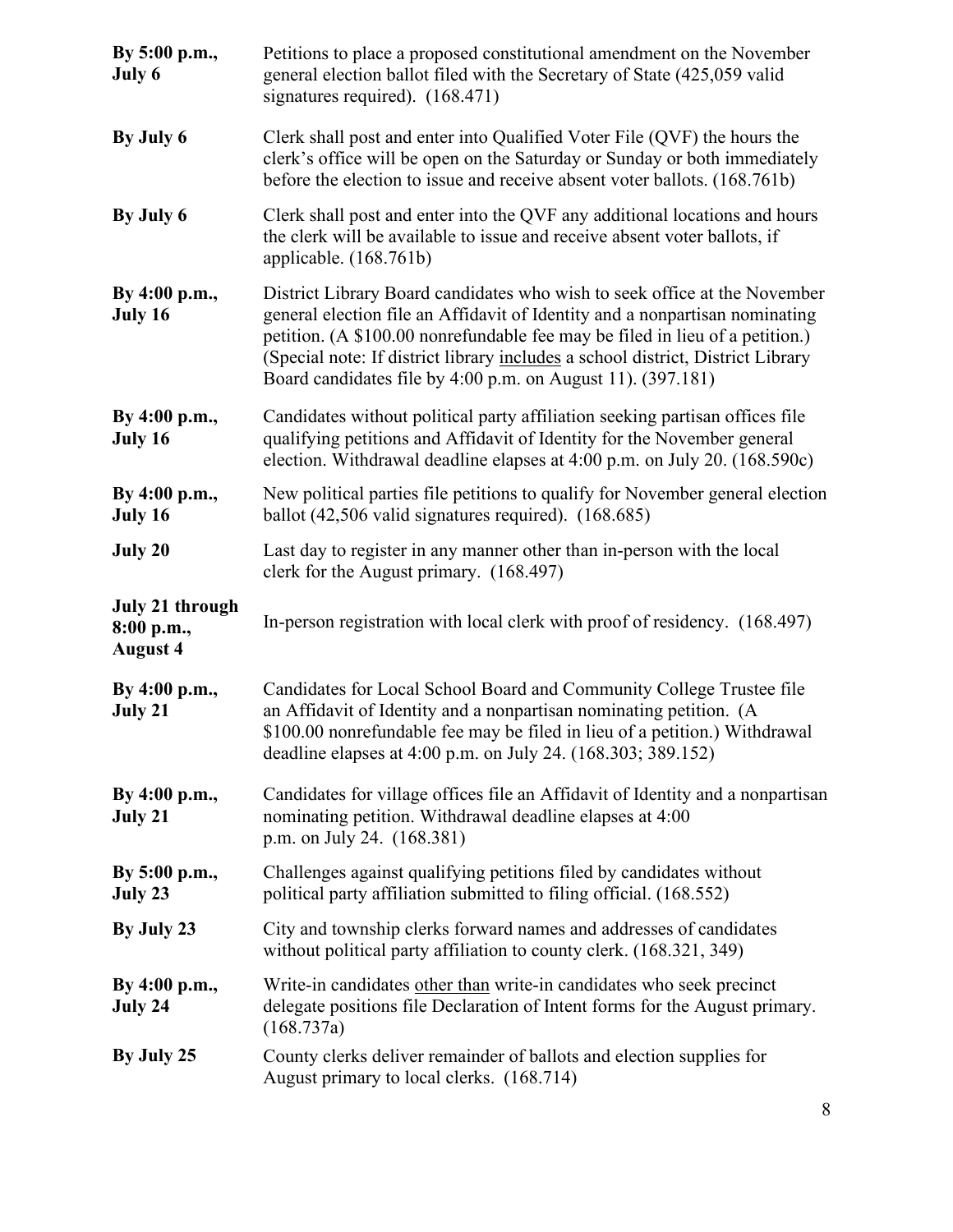| By 5:00 p.m.,<br>July 28            | Petitions to place county and local questions on the November general election<br>ballot filed with county and local clerks. (If governing law sets an earlier<br>petition filing deadline, earlier deadline must be observed.) (168.646a)                                                                                                                                                                                                   |  |  |
|-------------------------------------|----------------------------------------------------------------------------------------------------------------------------------------------------------------------------------------------------------------------------------------------------------------------------------------------------------------------------------------------------------------------------------------------------------------------------------------------|--|--|
| By July 28                          | Notice of August primary published. One notice required. (168.653a)                                                                                                                                                                                                                                                                                                                                                                          |  |  |
| By July 30                          | Public accuracy test must be conducted. (R 168.778) Notice of test must be<br>published at least 48 hours before test. (168.798)                                                                                                                                                                                                                                                                                                             |  |  |
| By 4:00 p.m.,<br>July 31            | Write-in candidates who seek precinct delegate positions file Declaration of<br>Intent forms with the county clerk for the August primary. (As an<br>alternative, candidates for precinct delegate may file form with appropriate<br>precinct board on election day before the close of the polls.) (168.737a)                                                                                                                               |  |  |
| By 5:00 p.m.,<br>July 31            | Electors may obtain an absent voter ballot via First Class mail. (168.759)                                                                                                                                                                                                                                                                                                                                                                   |  |  |
| July 31                             | Last date a recall petition can be filed for recall question to appear on<br>November general election ballot. (168.963)                                                                                                                                                                                                                                                                                                                     |  |  |
| By 2:00 p.m.,<br><b>August 1</b>    | Voters may submit written request to spoil their absent voter ballot and<br>receive new ballot by mail. (168.765b)                                                                                                                                                                                                                                                                                                                           |  |  |
| Up to 4:00 p.m.,<br><b>August 3</b> | Electors may obtain an absent voter ballot in person in the clerk's office.<br>(168.761)                                                                                                                                                                                                                                                                                                                                                     |  |  |
| By 4:00 p.m.,<br><b>August 3</b>    | Voters may submit written request in person to spoil their absent voter<br>ballot and receive new ballot in the clerk's office. (168.765b)                                                                                                                                                                                                                                                                                                   |  |  |
| By August 4                         | Minor parties hold county caucuses; notify county clerk of nominated<br>candidates within one business day after caucus. (168.686a)                                                                                                                                                                                                                                                                                                          |  |  |
| By August 4                         | Minor parties hold state conventions; notify Secretary of State of<br>nominated candidates within one business day after convention. (168.686a)                                                                                                                                                                                                                                                                                              |  |  |
| Up to 4:00 p.m.,<br><b>August 4</b> | Emergency absentee voting for August primary. (168.759b)                                                                                                                                                                                                                                                                                                                                                                                     |  |  |
| Up to 8:00 p.m.,<br><b>August 4</b> | Election Day registrants may obtain and vote an absent voter ballot in<br>person in the clerk's office or vote in person in the proper precinct.<br>(168.761)                                                                                                                                                                                                                                                                                |  |  |
| <b>August 4</b>                     | <b>STATE PRIMARY ELECTION</b>                                                                                                                                                                                                                                                                                                                                                                                                                |  |  |
| By 9:00 a.m.,<br><b>August 6</b>    | Boards of county canvassers meet to canvass August primary. (168.821)                                                                                                                                                                                                                                                                                                                                                                        |  |  |
| By 4:00 p.m.,<br><b>August 11</b>   | District Library Board candidates (for library districts that include a school<br>district) file an Affidavit of Identity and a nominating petition. (A \$100.00<br>nonrefundable fee may be filed in lieu of a petition.) Withdrawal deadline<br>elapses at 4:00 p.m. on August 14. (Special note: If district library does not<br>include a school district, District Library Board candidates file by 4:00 p.m.<br>on July 16.) (397.181) |  |  |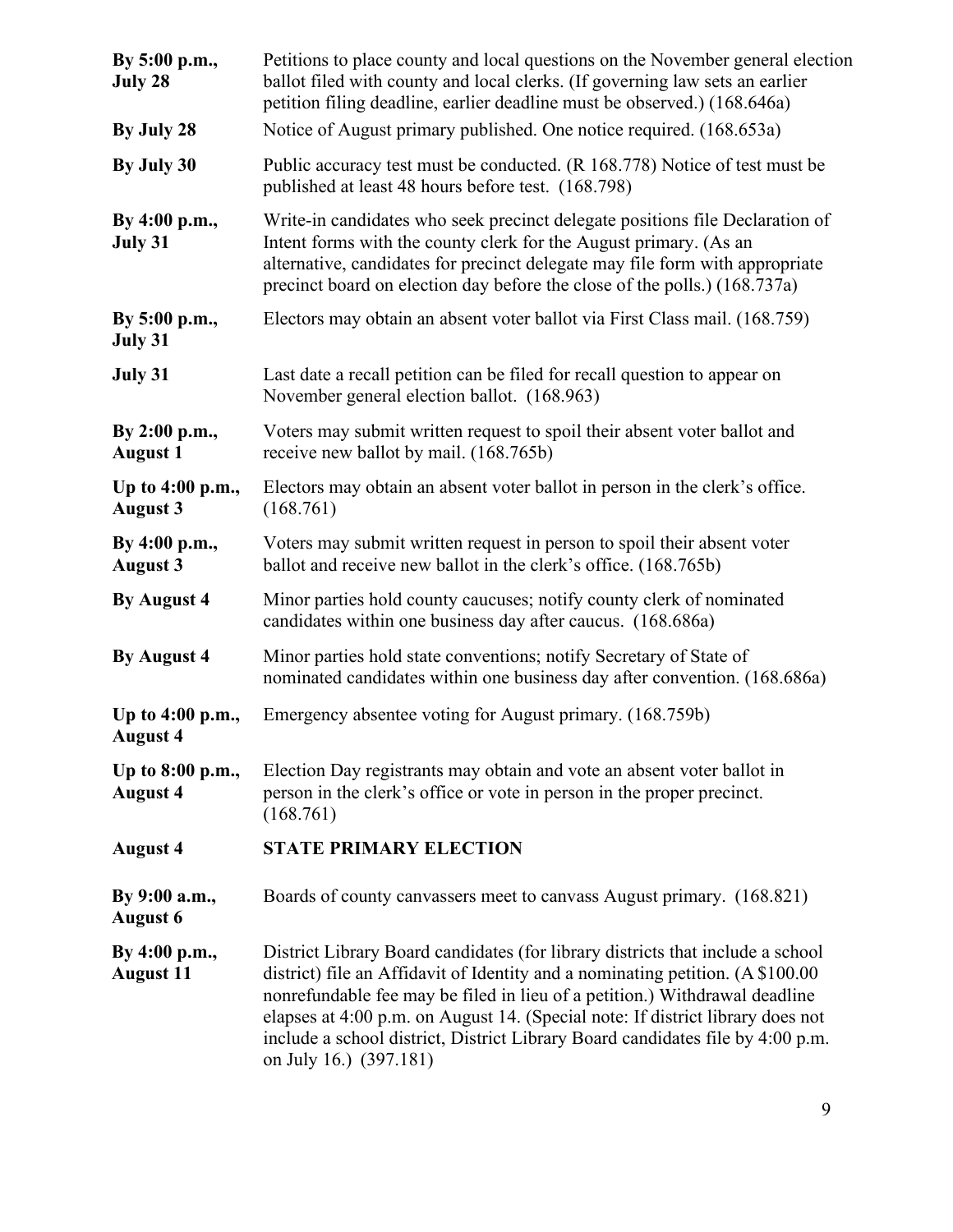| By 4:00 p.m.,<br><b>August 11</b>               | Ballot wording of county and local proposals to be presented at the November<br>general election certified to county and local clerks; local clerks receiving<br>ballot wording forward to county clerk within two days. (168.646a)        |  |  |
|-------------------------------------------------|--------------------------------------------------------------------------------------------------------------------------------------------------------------------------------------------------------------------------------------------|--|--|
| By August 11                                    | County clerks notify precinct delegates elected at August primary; certify<br>delegate names and addresses to chairpersons of county committees.<br>(168.608)                                                                              |  |  |
| <b>August 12</b><br>through<br><b>August 29</b> | Democratic and Republican Parties hold fall county conventions.<br>(168.592)                                                                                                                                                               |  |  |
| By August 18                                    | Boards of county canvassers complete canvass of August primary; county<br>clerks forward results to Secretary of State within 24 hours. (168.581, 822,<br>828)                                                                             |  |  |
| By August 24                                    | Board of State Canvassers meet to canvass August primary. (168.581)                                                                                                                                                                        |  |  |
| By Sept. 4                                      | Democratic and Republican Parties hold fall state conventions. (168.591)                                                                                                                                                                   |  |  |
| By Sept. 4                                      | Cities and townships can establish, move or abolish a polling place for<br>the November general election. (168.662)                                                                                                                        |  |  |
| By Sept. 4                                      | Ballot wording for constitutional amendments and legislative referendums,<br>which the legislature wishes to place on the November general election<br>ballot, presented to Secretary of State. (Art. 12, Sec. 1)                          |  |  |
| By Sept. 19                                     | Delivery of military and overseas AV ballots must begin for the November<br>election by this date. All requests received since November 5, 2019 from a<br>military or overseas voter must be honored for all 2020 elections.<br>(168.759a) |  |  |
| By Sept. 19                                     | County clerks deliver absent voter ballots for November general election to<br>local clerks. $(168.714)$                                                                                                                                   |  |  |
| Sept. 24 through<br>Oct. 13                     | Precinct inspectors for November general election appointed by city and<br>township election commissions. (168.674)                                                                                                                        |  |  |
| By Oct. 5                                       | Notice of voter registration for November general election published. One<br>notice required. (168.498)                                                                                                                                    |  |  |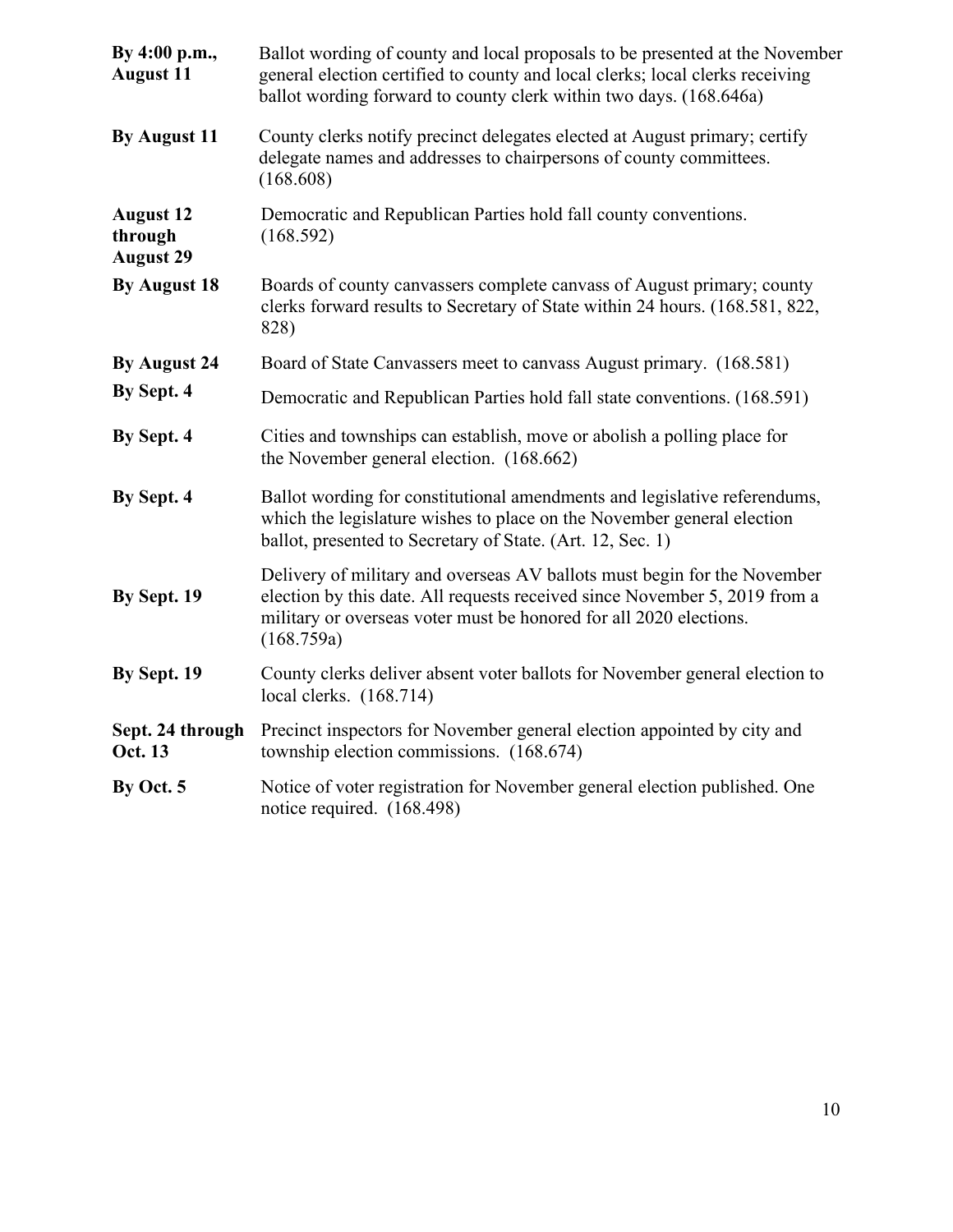| By Oct. 5                            | Clerk shall post and enter into QVF the hours the clerk's office will be<br>open on the Saturday or Sunday or both immediately before the election to<br>issue and receive absent voter ballots. (168.761b) |  |
|--------------------------------------|-------------------------------------------------------------------------------------------------------------------------------------------------------------------------------------------------------------|--|
| By Oct. 5                            | Clerk shall post and enter into the QVF any additional locations and hours<br>the clerk will be available to issue and receive absent voter ballots, if<br>applicable. $(168.761b)$                         |  |
| Oct. 19                              | Last day to register in any manner other than in-person with the local<br>clerk for the November general election. (168.497)                                                                                |  |
| Oct. 20 through<br>8:00 p.m., Nov. 3 | In-person registration with local clerk with proof of residency.<br>(168.497)                                                                                                                               |  |
| By 4:00 p.m.,<br>Oct. 23             | Write-in candidates file Declaration of Intent forms for the November<br>general election. (168.737a)                                                                                                       |  |
| <b>By Oct. 24</b>                    | County clerks deliver remainder of ballots and election supplies for<br>November general election to local clerks. (168.714)                                                                                |  |
| <b>By Oct. 27</b>                    | Notice of November general election published. One notice required.<br>(168.653a)                                                                                                                           |  |
| <b>By Oct. 29</b>                    | Public accuracy test must be conducted. (R 168.778) Notice of test must be<br>published at least 48 hours before test. (168.798)                                                                            |  |
| By 5:00 p.m.,<br><b>Oct. 30</b>      | Electors may obtain an absent voter ballot via First Class mail. (168.759)                                                                                                                                  |  |
| By 2:00 p.m.,<br>Oct. 31             | Voters may submit written request to spoil their absent voter ballot and<br>receive new ballot by mail. (168.765b)                                                                                          |  |
| Up to 4:00 p.m.,<br><b>Nov. 2</b>    | Electors may obtain an absent voter ballot in person in the clerk's office.<br>(168.761)                                                                                                                    |  |
| By 4:00 p.m.,<br>Nov. $2$            | Voters may submit written request in person to spoil their absent voter ballot<br>and receive new ballot in the clerk's office. (168.765b)                                                                  |  |
| Up to 4:00 p.m.,<br><b>Nov. 3</b>    | Emergency absentee voting for November general election. (168.759b)                                                                                                                                         |  |
| Up to 8:00 p.m.,<br><b>Nov. 3</b>    | Election Day registrants may obtain and vote an absent voter ballot in<br>person in the clerk's office or vote in person in the proper precinct.<br>(168.761)                                               |  |
| <b>Nov. 3</b>                        | <b>STATE GENERAL ELECTION</b>                                                                                                                                                                               |  |
| By 9:00 a.m.,<br><b>Nov. 5</b>       | Boards of county canvassers meet to canvass November general election.<br>(168.821)                                                                                                                         |  |
| <b>By Nov. 17</b>                    | Boards of county canvassers complete canvass of November general<br>election; county clerks forward results to Secretary of State within 24<br>hours. (168.822, 828)                                        |  |
| <b>By Nov. 23</b>                    | Board of State Canvassers meet to canvass November general election.<br>(168.842)                                                                                                                           |  |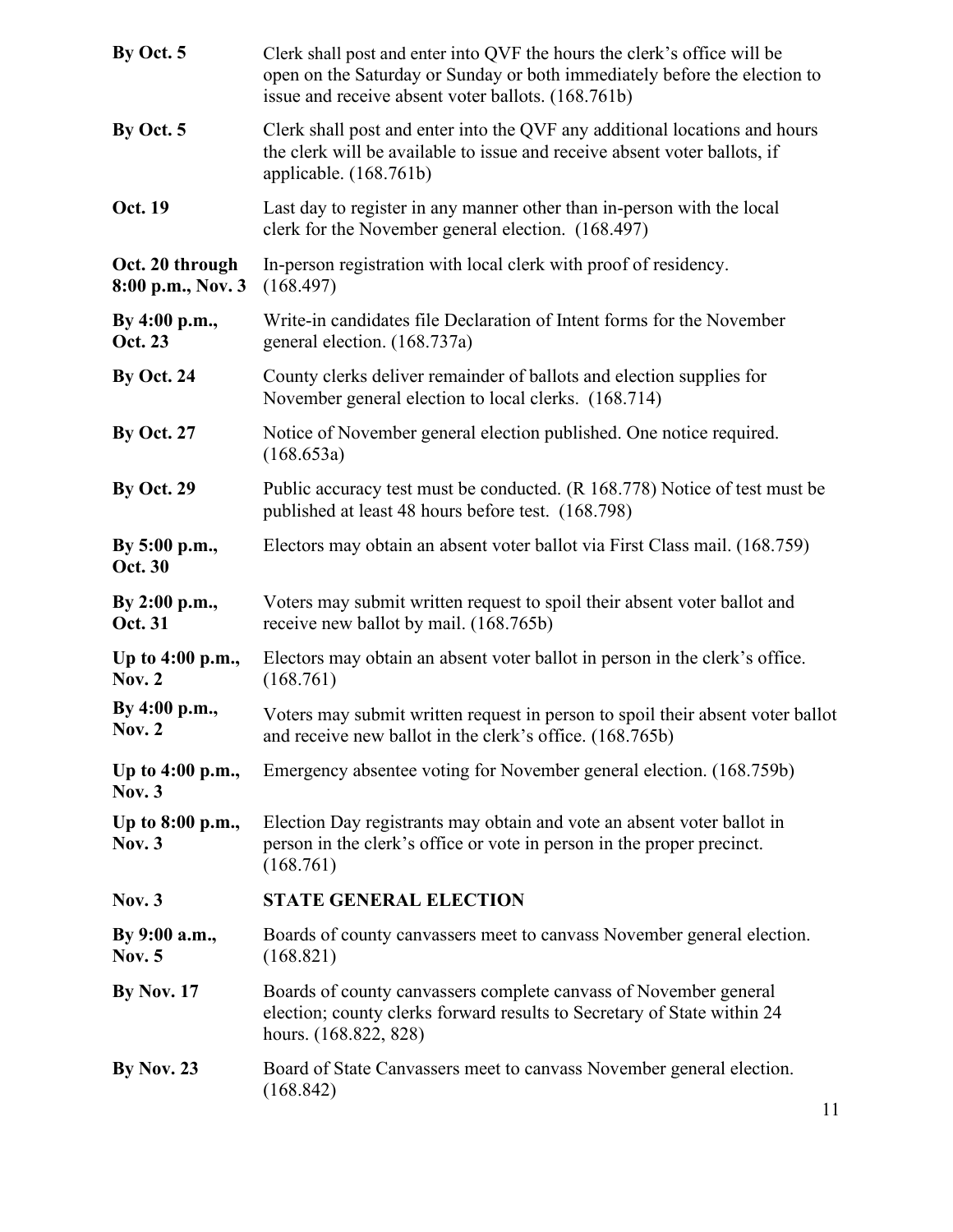#### **All U.S. Senate, U.S. House and State House Seats**

- Districts that lie wholly contained within one (1) county
	- Recount petitions must be filed with the Secretary of State within 48 hours after the adjournment of the meeting of the Board of State Canvassers at which the certificate for determination for that office was recorded. (168.879)
	- \* Counter petitions must be filed with the Secretary of State at or before 4:00 p.m. on the seventh day after the filing of the recount petition. (168.882)
- Districts located in more than one (1) county
	- Recount petitions must be filed with the Secretary of State within 48 hours after the Board of State Canvassers completes the canvass. (168.879)
	- \* Counter petitions must be filed with the Secretary of State at or before 4:00 p.m. on the seventh day after the filing of the recount petition. (168.882)

#### **Any Other Office Canvassed by the Board of State Canvassers**

- Recount petitions must be filed with the Secretary of State within 48 hours after the Board of State Canvassers completes the canvass. (168.879)
- \* Counter petitions must be filed with the Secretary of State at or before 4:00 p.m. on the seventh day after the filing of the recount petition. (168.882)

#### **Any Other Office Canvassed by County Boards of Canvassers**

- Recount petitions must be filed with the County Clerk within six days after the board of County canvassers completes the canvass. (168.866)
- \* Counter petitions must be filed with the County Clerk within 48 hours after the filing ofthe recount petition. (168.868)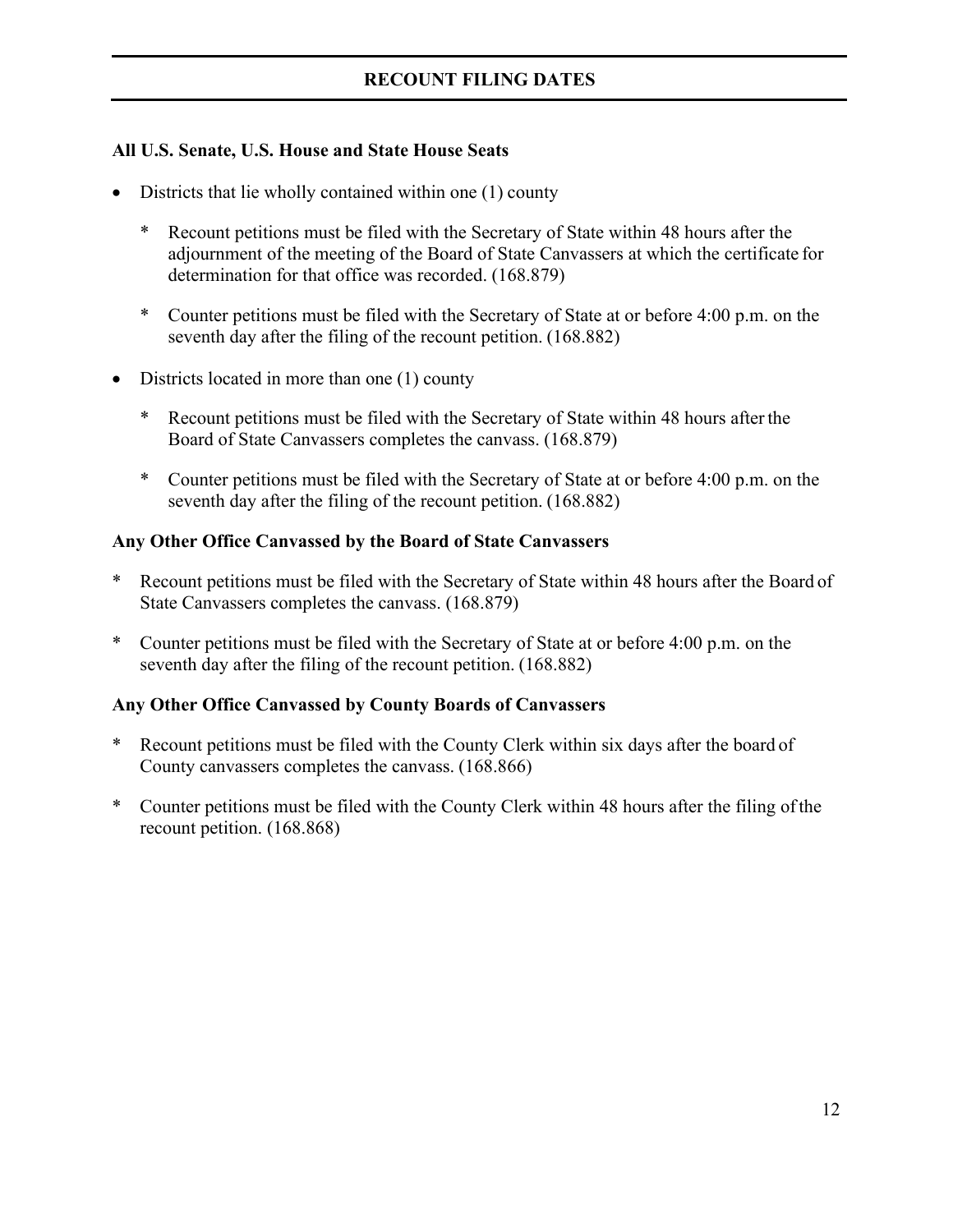#### **OFFICES TO BE ELECTED IN 2020**

U.S. President/Vice President U.S. Senator (1 seat) U.S. Representative in Congress (all 14 districts) State Representative (all 110 districts) State Board of Education (2 seats) University of Michigan Regents (2 seats) Michigan State University Trustees (2 seats) Wayne State University Governors (2 seats) Justice of the Supreme Court Judge of the Court of Appeals Judge of the Circuit Court Judge of the District Court Judge of Probate County and Township Offices Specified City and Village Offices Specified School District Positions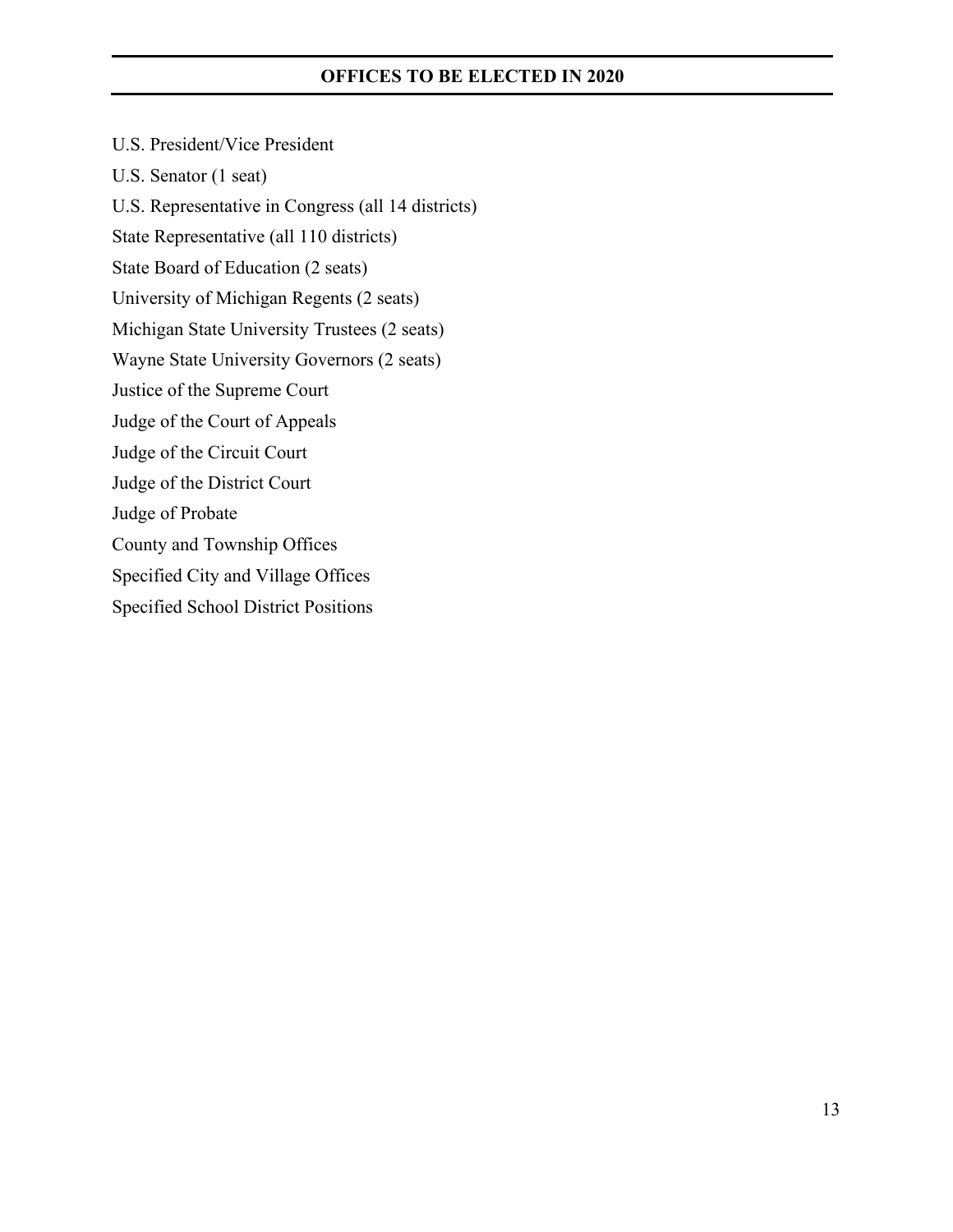## **2020 FILING REQUIREMENTS Federal and State Elective Partisan Offices Supreme Court Justice**

#### **Petition Filing Information: Democratic and Republican Candidates**

- Democratic and Republican candidates can file nominating petitions for the following federal and state elective offices: U.S. Senate, U.S. Representative in Congress and State Representative (see below for additional elective offices whose Democratic and Republican nominees are determined by caucus or convention.)
- Democratic and Republican candidates must file a *partisan nominating petition* no later than 4:00 p.m., April 21, 2020. Democratic and Republican candidates who seek the office of State Representative may file a \$100.00 filing fee in lieu of a petition.
- Democratic and Republican candidates who submit a valid filing for office will be placed on the August primary ballot.

#### **Petition Filing Information: Candidates Without Political Party Affiliation**

- Candidates without political party affiliation can file for the following federal and state elective offices: U.S. President, U.S. Senate, U.S. Representative in Congress, State Representative, State Board of Education, University of Michigan Regent, Michigan State University Trustee, Wayne State University Governor and Supreme CourtJustice.
- Candidates without political party affiliation who seek a partisan office or the office of Supreme Court Justice must file a *qualifying petition* no later than 4:00 p.m., July 16, 2020.
- All signatures submitted on a qualifying petition must have been collected within the preceding 180-day period; signatures which are dated more than 180 days prior to the date the petition is filed are invalid.
- Candidates without political party affiliation who submit a valid filing will be placed on the November general election ballot.

#### **Affidavit of Identity Required of All Candidates**

All candidates, except for President, must submit an Affidavit of Identity in duplicate when filing for office. Affidavit of Identity forms can be obtained from any filing official or from the Department of State's Bureau of Elections in Lansing [\(Michigan.gov/Elections.\)](http://www.michigan.gov/elections) A candidate who fails to comply with this requirement is ineligible to appear on the ballot.

Except for candidates seeking federal elective office or the office of precinct delegate, Michigan election law requires any candidate filing an Affidavit of Identity to state on the form that on the date the affidavit was executed, all statements, reports, late filing fees and fines required of the candidate or any Candidate Committee organized to support the candidate's election under Michigan's Campaign Finance Act have been filed or paid. If a candidate fails to comply with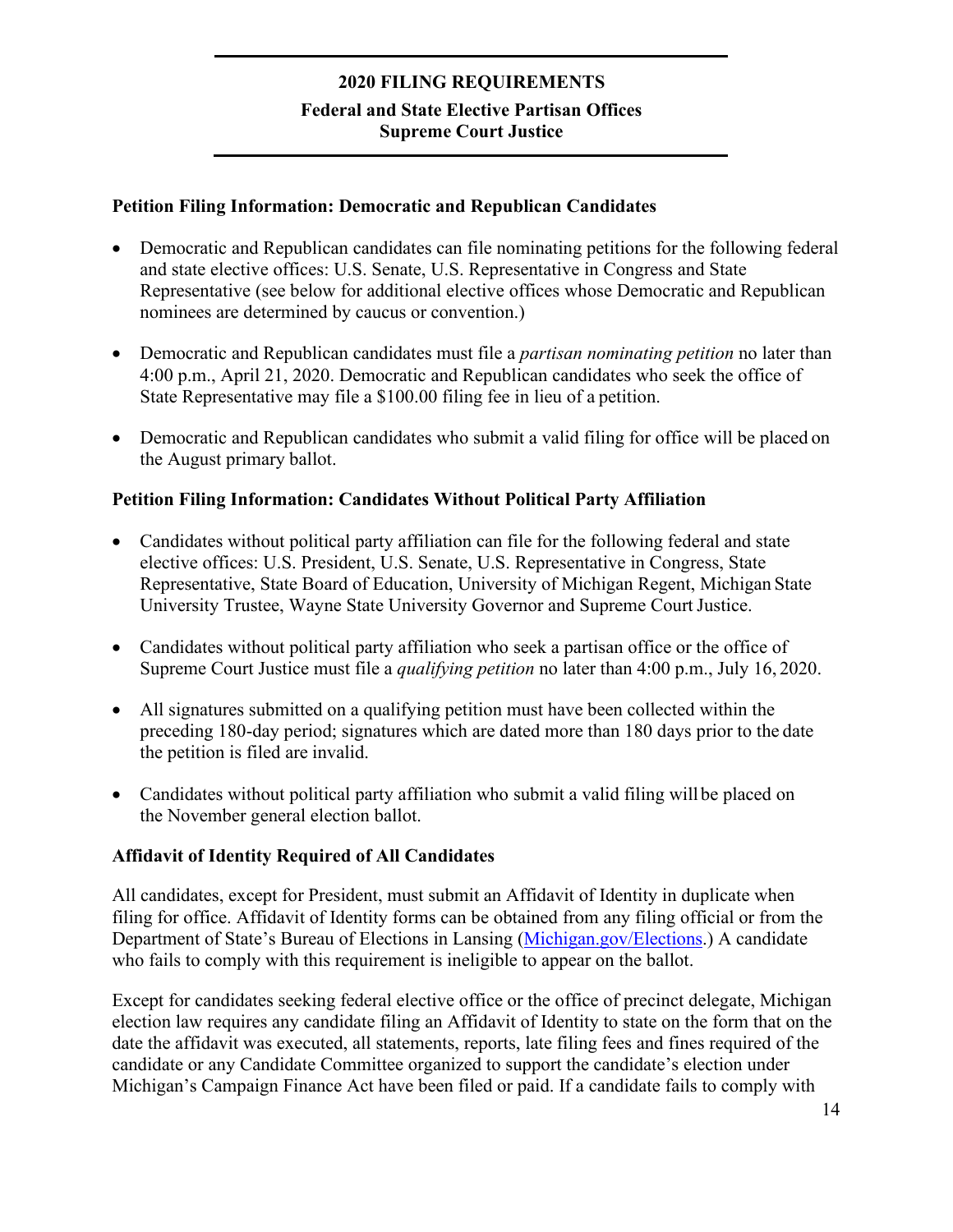this requirement or executes an Affidavit of Identity containing a false statement will be disqualified.

### **Post-Election Campaign Finance Compliance Statement**

Except as noted below, Michigan election law requires any candidate elected to office on the state, county or local level to file an affidavit *prior to assuming office* which states that on the date the affidavit was executed all statements, reports, late filing fees and fines required of the candidate or any Candidate Committee organized to support the candidate's election under Michigan's Campaign Finance Act have been filed or paid. The affidavit is *not* required of an elected candidate who did not receive or expend more than \$1,000.00 during the election cycle. In addition, the form does not have to be filed by an individual elected to a federal office or a precinct delegate position.

A form developed for distribution to candidates who must comply with the filing requirement ("Post-Election Campaign Finance Compliance Statement") is available through any filing official. An elected candidate who is required to file the statement but who fails to submit the form is guilty of a misdemeanor.

#### **Signature Requirements; Filing Location**

The following lists the petition signature requirements for the offices to be filled in 2020.

NOTE: Minor party candidates are nominated by caucus or convention and appear on the November General election ballot.

#### **U.S. PRESIDENT**

All candidates who seek the office of U.S. President file with the Department of State's Bureau of Elections in Lansing.

| <b>DEMOCRATIC</b>                | <b>REPUBLICAN</b>                |        | <b>NO POLITICAL PARTY</b><br><b>AFFILIATION</b> |  |
|----------------------------------|----------------------------------|--------|-------------------------------------------------|--|
|                                  | <b>MIN</b>                       |        | <b>MAX</b>                                      |  |
| Nominated at State<br>Convention | Nominated at State<br>Convention | 12,000 | 24,000                                          |  |

A qualifying petition circulated for the office of U.S. President must be signed by at least 100 registered voters in each of at least ½ of the congressional districts in the state.

A candidate without political party affiliation who files for the office of U.S. President is also required to submit the name of his or her running mate and list of presidential electors. For complete information, contact the Michigan Department of State's Bureau of Elections.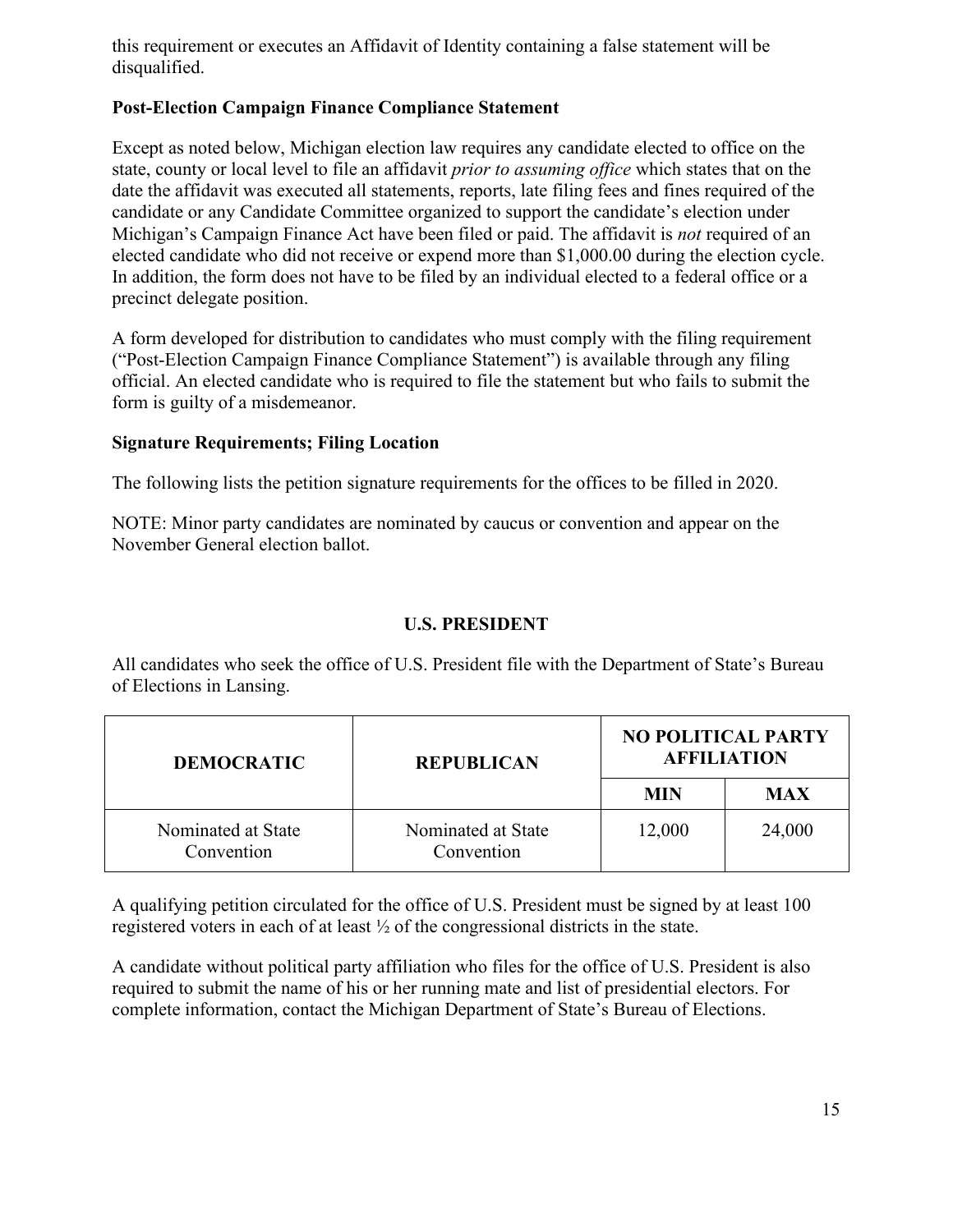#### **U.S. SENATOR**

All candidates who seek the office of U.S. Senator file with the Department of State's Bureau of Elections in Lansing.

| <b>DEMOCRATIC</b> |            |            | <b>REPUBLICAN</b> | <b>NO POLITICAL PARTY</b><br><b>AFFILIATION</b> |            |  |
|-------------------|------------|------------|-------------------|-------------------------------------------------|------------|--|
| <b>MIN</b>        | <b>MAX</b> | <b>MIN</b> | <b>MAX</b>        | MIN                                             | <b>MAX</b> |  |
| 15,000            | 30,000     | 15,000     | 30,000            | 12,000                                          | 24,000     |  |

A petition submitted for the office of U.S. Senator must be signed by at least 100 registered electors in each of at least ½ of the congressional districts in the state.

#### **U.S. REPRESENTATIVE IN CONGRESS**

*Multi-County Districts:* A candidate who seeks the office of U.S. Representative in Congress in a multi-county district files with the Department of State's Bureau of Elections in Lansing. The multi-county U.S. House Districts are Districts 1-12 and 14.

*Single-County Districts:* A candidate who seeks the office of U.S. Representative in Congress in District 13 files with the Wayne County Clerk's office.

| <b>DEMOCRATIC</b> |            |            | <b>REPUBLICAN</b> | <b>NO POLITICAL PARTY</b><br><b>AFFILIATION</b> |            |  |
|-------------------|------------|------------|-------------------|-------------------------------------------------|------------|--|
| <b>MIN</b>        | <b>MAX</b> | <b>MIN</b> | <b>MAX</b>        | MIN                                             | <b>MAX</b> |  |
| 1,000             | 2,000      | 1,000      | 2,000             | 3,000                                           | 6,000      |  |